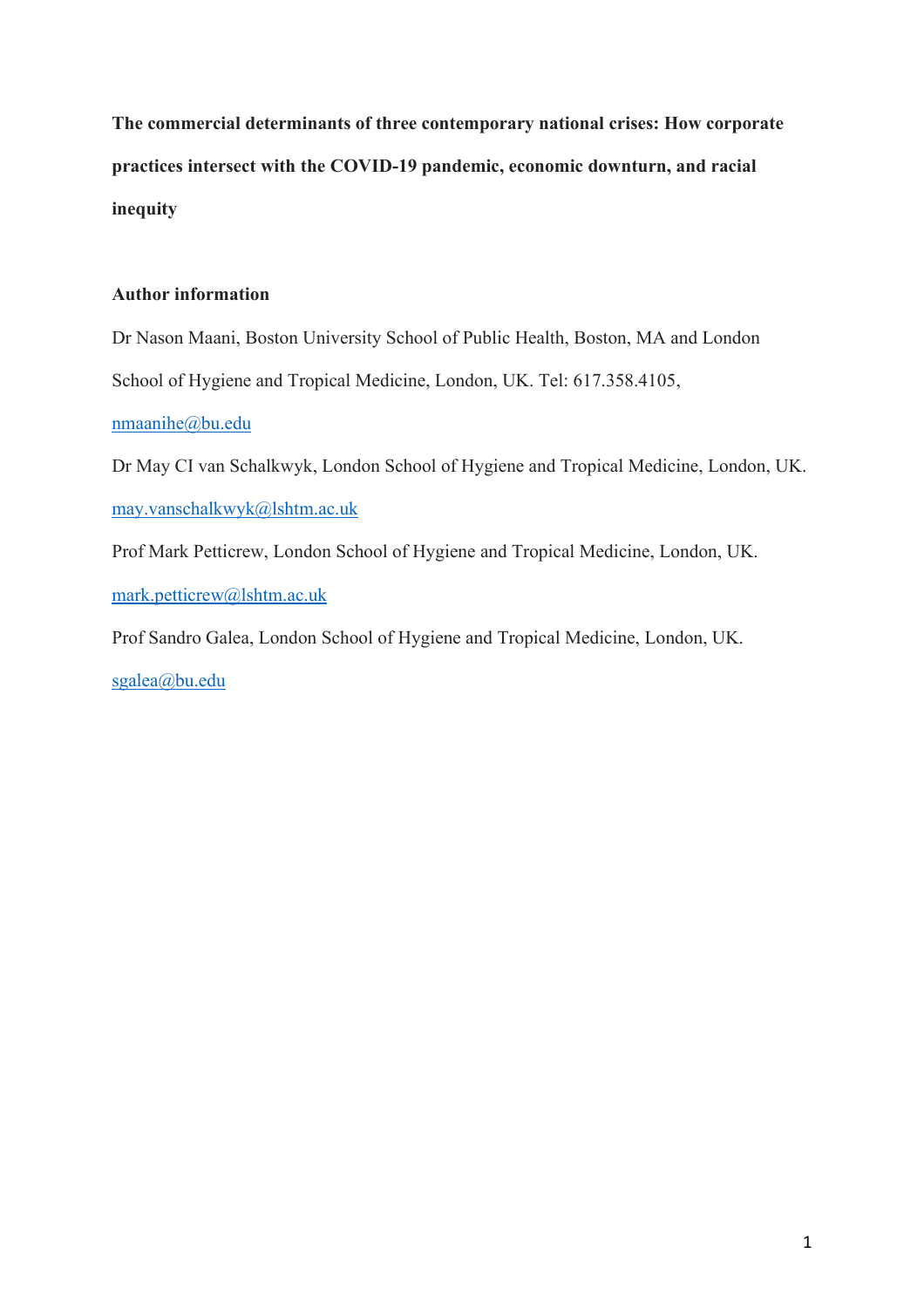### **Policy points**

- The U.S. finds itself in the middle of an unprecedented combination of crises: A global pandemic, economic crisis, and unprecedented civil protests in response to structural racism.
- While public sector responses to these crises has faced much justified criticism, the commercial determinants of these crises have not been sufficiently examined.
- In this commentary we examine the nature of the contributions of such actors in the conditions that underpin these crises in the U.S. through their market and non-market activities.
- On the basis of this analysis, we make recommendations on the role of governance and civil society in relation to such commercial actors in a post-COVID world.

### **Main text (3394)**

The US finds itself amid three concurrent and interrelated crises. First, at time of writing, the US is approaching 6 million confirmed COVID-19 cases, and over 180,000 Americans have lost their lives (1). Second, as a consequence of the physical distancing measures enacted to slow the spread of the pandemic, economic activity has stalled, resulting in record unemployment. According to the US Department of Labor, more than 50 million Americans filed for unemployment benefits since the COVID-19 pandemic started, almost 20 million Americans remain on state unemployment benefits, and over a million new unemployment claims continue to be filed each week (2). Third, the US is in the midst of civil unrest unlike any seen in half a century, triggered by the killing of George Floyd at the hands of police in Minneapolis. This civil unrest reflects centuries of structural racism and has brought unprecedented attention to this problems from populations of all racial groups(3).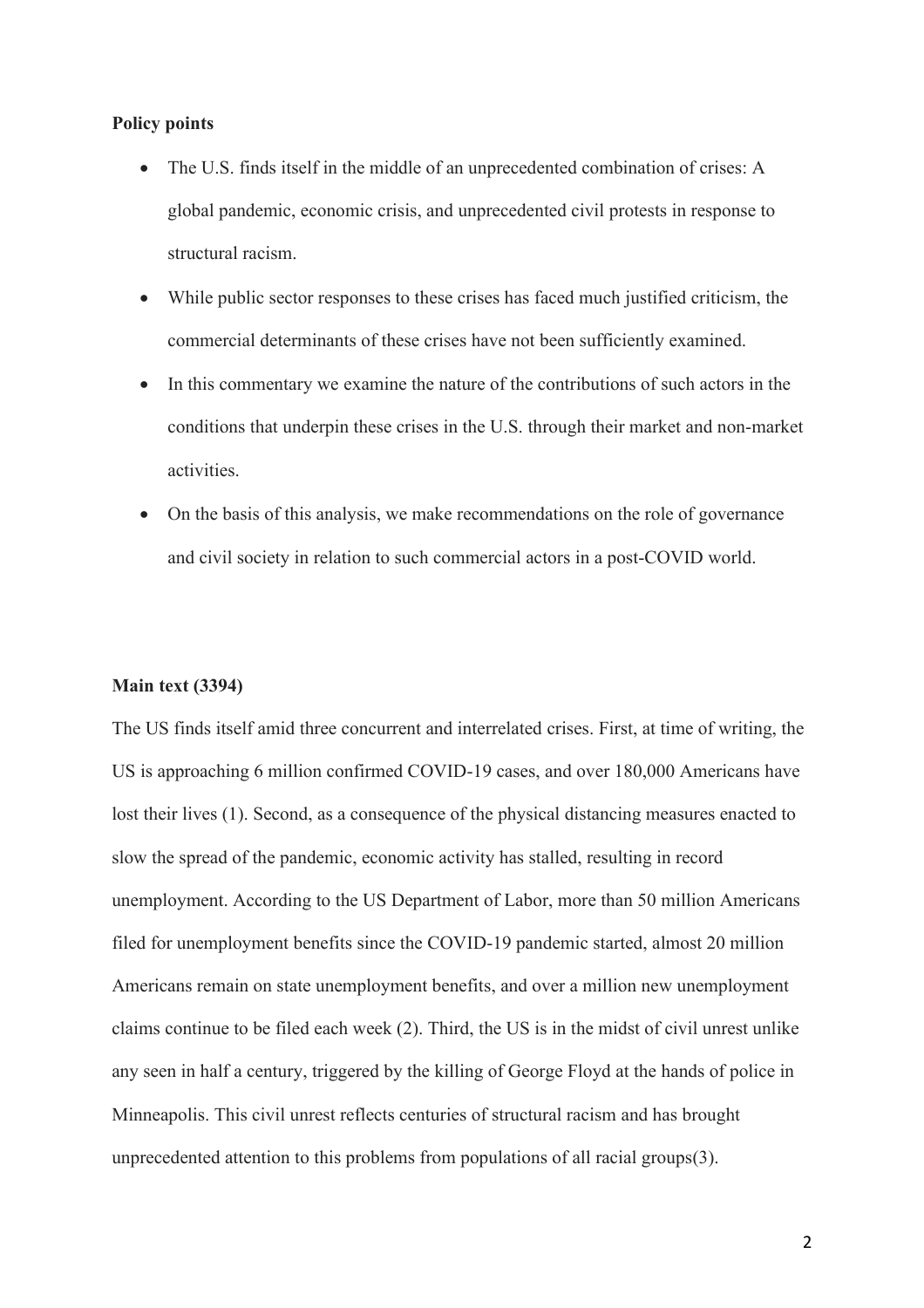In each of these three concurrent crises, the pandemic, ongoing large-scale unemployment, and civil protests (4), the US federal response has been characterized by delayed and poorly coordinated responses, a downplaying of the threat posed by the pandemic, and a failure to make the investments that would have facilitated a more robust and effective collective response to it.

By contrast, it would appear that corporate America has responded more rapidly to each of the ongoing crises. A number of large companies have engaged in activities that responded to needs emerging from the pandemic, from producing hand sanitizer (5), providing COVID-19 testing sites (6), and partnering on contact tracing (7). Most notably, the private sector is engaged in vaccine development for SARS-CoV-2, with 23 separate vaccine candidates currently undergoing clinical trials (8), with early promising clinical results (9).

In response to the economic downturn, many companies have been adapting their business practices to supply essential services in a time of great disruption. For example, food and other essential businesses have largely kept supply chains for essential goods open, through extending opening hours, hiring additional staff, and implementing new means of operating. Several large employers have responded to changing circumstance, aiming to keep as many employees working as possible, often through an embrace of remote working and implementing more permanent shifts into patterns of working (10).

In response to the global protests around structural racism, a number of large companies, including Nike, Reebok, Twitter and Citigroup, have publicly aligned themselves with the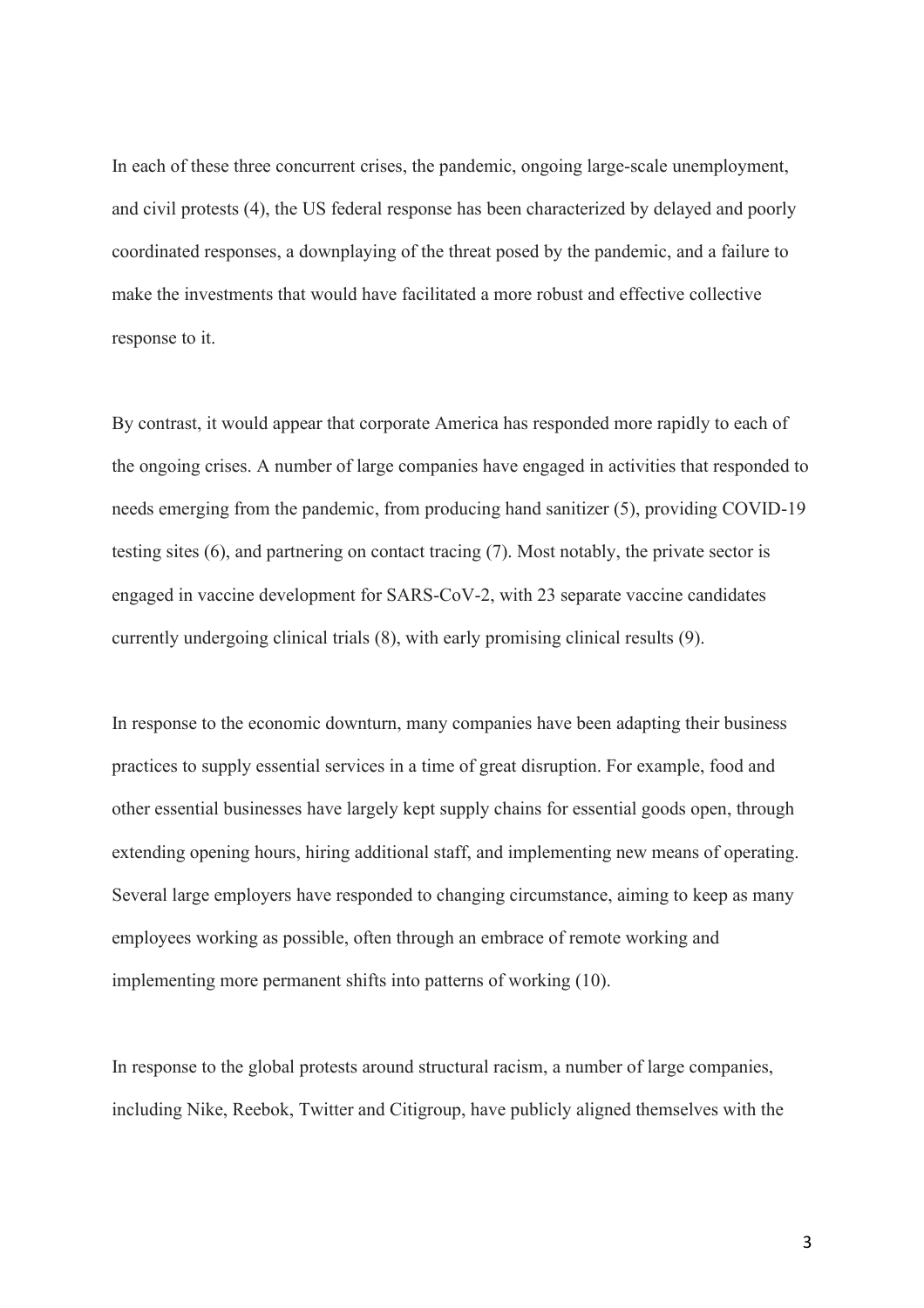Black Lives Matter movement (11), including committing over a billion dollars in pledged donations (12).

In a moment of great national turmoil, when government seems not up to the task, private sector actors have appeared, by contrast, to be better positioned to address the three crises of the moment. This plays neatly into a private sector-centric narrative, and there is little question that much good has come from elements of the private sector during this time.

It is certainly true that these visible private sector efforts have contributed to helping populations deal with the consequences of an unprecedented global pandemic. But, given the emerging evidence about the populations at risk for COVID-19, and why that risk exists to begin with, it is legitimate to ask: in the case of COVID-19, what was the contribution of the private sector to creating the conditions that made us vulnerable to the pandemic and its consequences to begin with? And, by extension, how can private sector actions align with a durable set of solutions to the crises that characterise this moment?

We already know that the private sector has a profound effect on population health at all times (13). The most obvious way in which this manifests is through "market activity", that is, the direct consequences of manufacturing and marketing particular products. For example, it is easy to recognize that marketing of cigarettes harms health. However, the private sector also influences population health through a range of "non-market" activities, including political activity, corporate social responsibility, and legal activity. These corporate practices, often seen as intrinsic to corporate practice, support and protect commercial interests, but do not necessarily promote population health, or structures of governance. Bearing this in mind, it is worth understanding how such activities by the private sector, both market and non-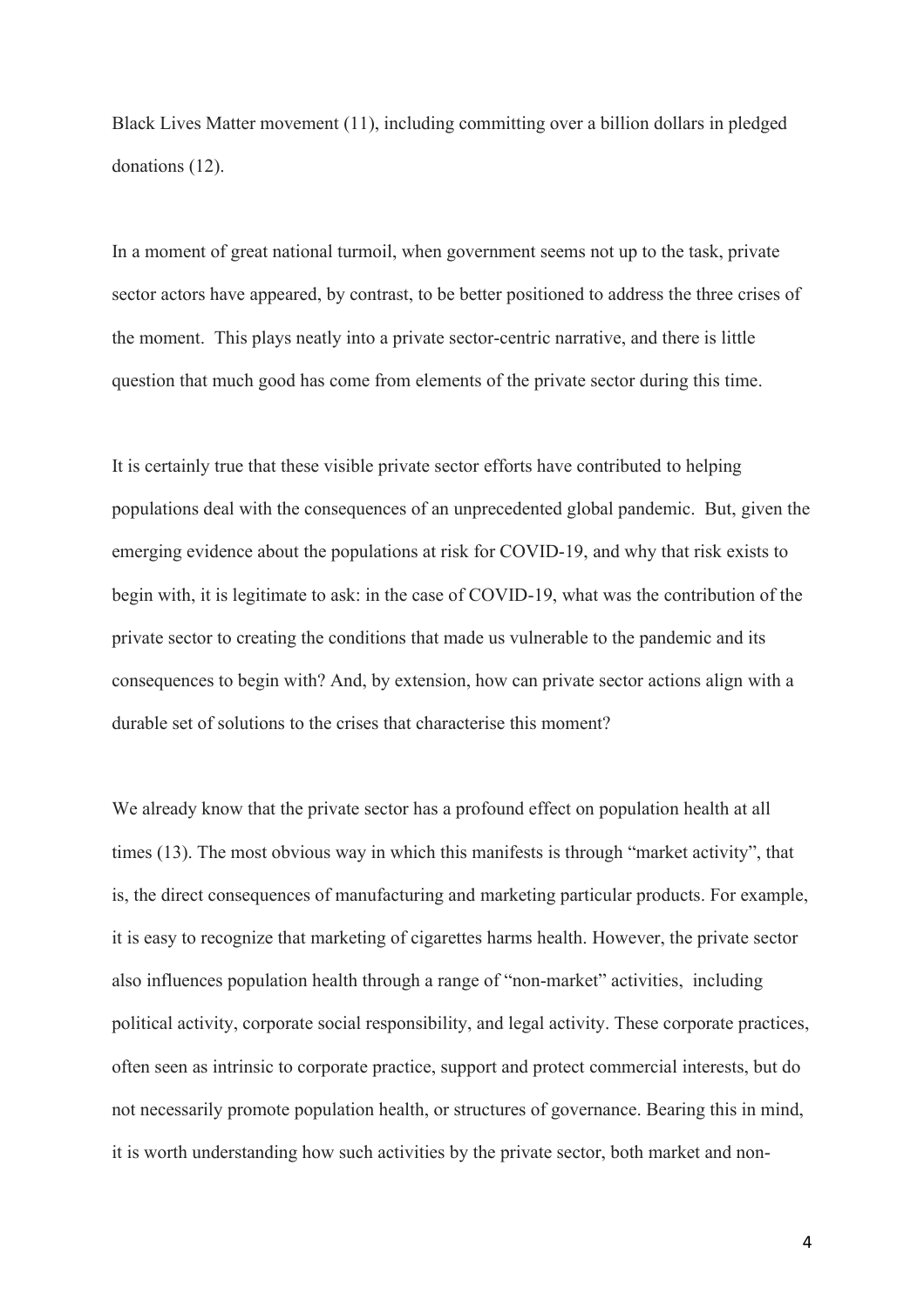market, have contributed to the vulnerability of the US to these three crises: COVID-19, economic recession, and the effects of structural racism.

### *Corporate practices and COVID-19*

Pre-pandemic, the US was characterised by poor underlying health, as evidenced by a several years' decline in life expectancy (14) and a greater burden of non-communicable disease (15) compared to other high income countries. This includes the health conditions that are linked to more severe COVID-19, including cardiovascular disease, diabetes and obesity (16). These conditions were in turn driven by the market activities of corporate actors, specifically via the production, sophisticated marketing, and overconsumption of harmful products.

However, non-market activities have also influenced the response to COVID-19. One reason that policy measures to protect population health by reducing consumption levels, such as sugar taxes, remain elusive in the US, in spite of a robust and growing evidence base about the potential benefit of such policies for health (17), is the non-market activities of transnational corporations. Taking the example of sugar tax, the previous Director of the Centers for Disease Control and Prevention (CDC), Brenda Fitzgerald, had received significant donations from Coca Cola during her previous roles (18), and ultimately resigned from the CDC due to undeclared conflicts of interest, including recent purchases of tobacco stocks (19). An analysis of emails obtained by freedom of information request showed that Coca Cola met regularly with staff tasked with obesity at the CDC (20). This included sharing Coca Cola funded research that placed the emphasis on physical activity over diet as the cause of obesity, deflecting from the role of sugar taxes as an intervention. Executives also asked their CDC contact for advice on how to lobby the World Health Organisation to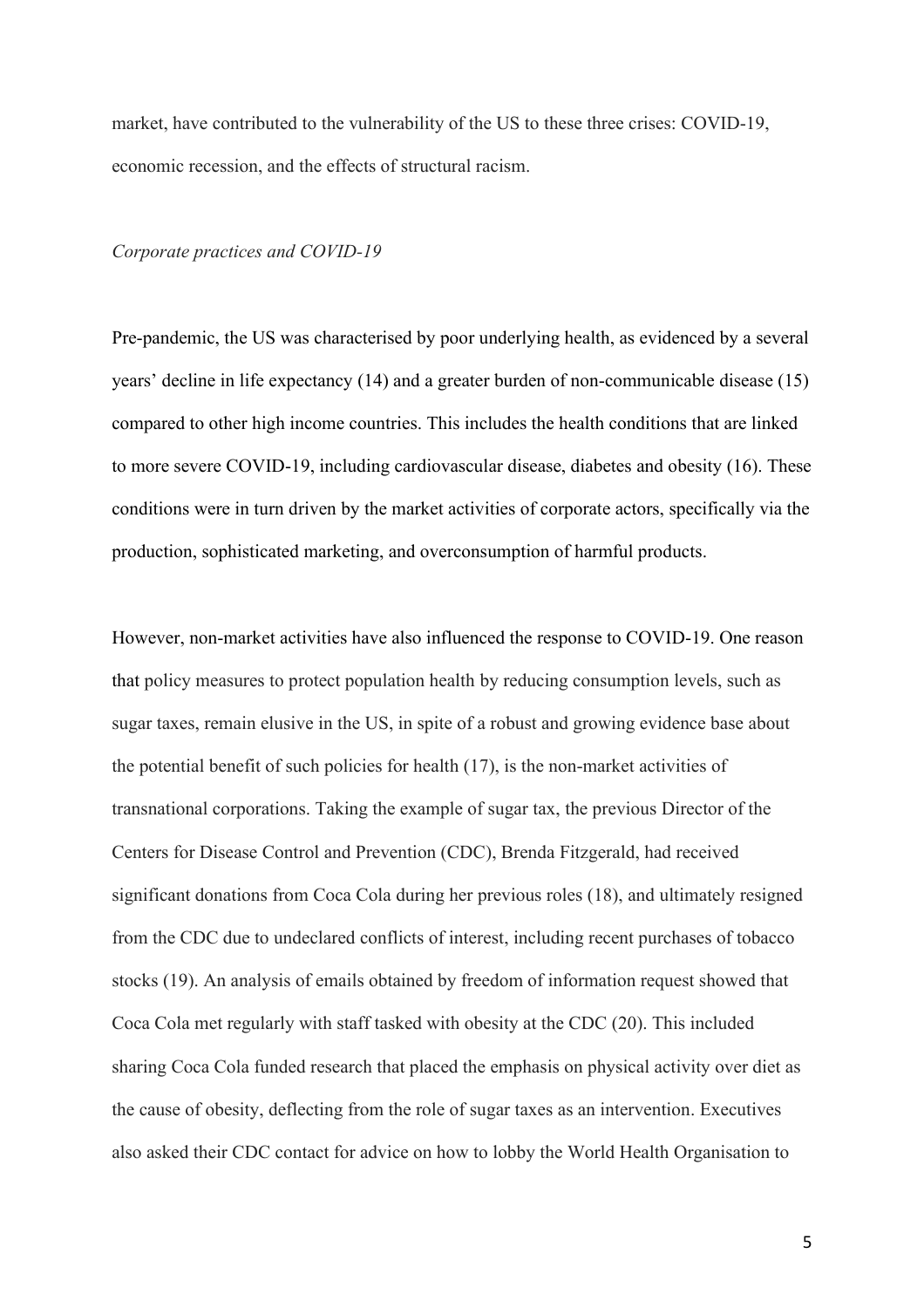stop advocating for sugar taxes, as, in their own words, this "global threat to our business is serious" (20).

The CDC is one of several US public institutions in which there has been a pattern of regulatory rollbacks, and the installation of leaders with backgrounds in lobbying and industry advocacy (21), rather than public service or technical expertise. Promoting deregulation might seem to make good business sense from the perspective of a single, powerful commercial actor focusing primarily on preventing litigation, advancing brand image and boosting profitability. However, these come at the expense of public goods, and the sum of such activities, occurring across a range of powerful industrial sectors, has had a negative cumulative effect on essential public institutions (22), scientific credibility (23), and the quality of public discourse (24, 25) that have ill-served the US both before and during the pandemic. Such corporate activities, driven by pursuit of short-term profit, may well undermine longer-term environmental and economic stability, and inevitably, the health of populations.

Indeed, such efforts appear to be intensifying. A report by the Centre for Public Integrity found that since the national emergency declaration in March, the Trump Administration had already signed off or is reviewing 247 regulatory actions, of which only 33 were classified as pandemic related (26). These include halting enforcement of environmental pollution regulations for extractive industries, changing truck driver fatigue rules, and weakening emissions standards, all of which can have profound consequences to population health. Conversely, effective enforcement of such regulations may confer great benefit to population health and environmental sustainability. Yet, on May 19, an Executive Order was announced requiring federal agencies to address the economic crisis by "rescinding, modifying, waiving,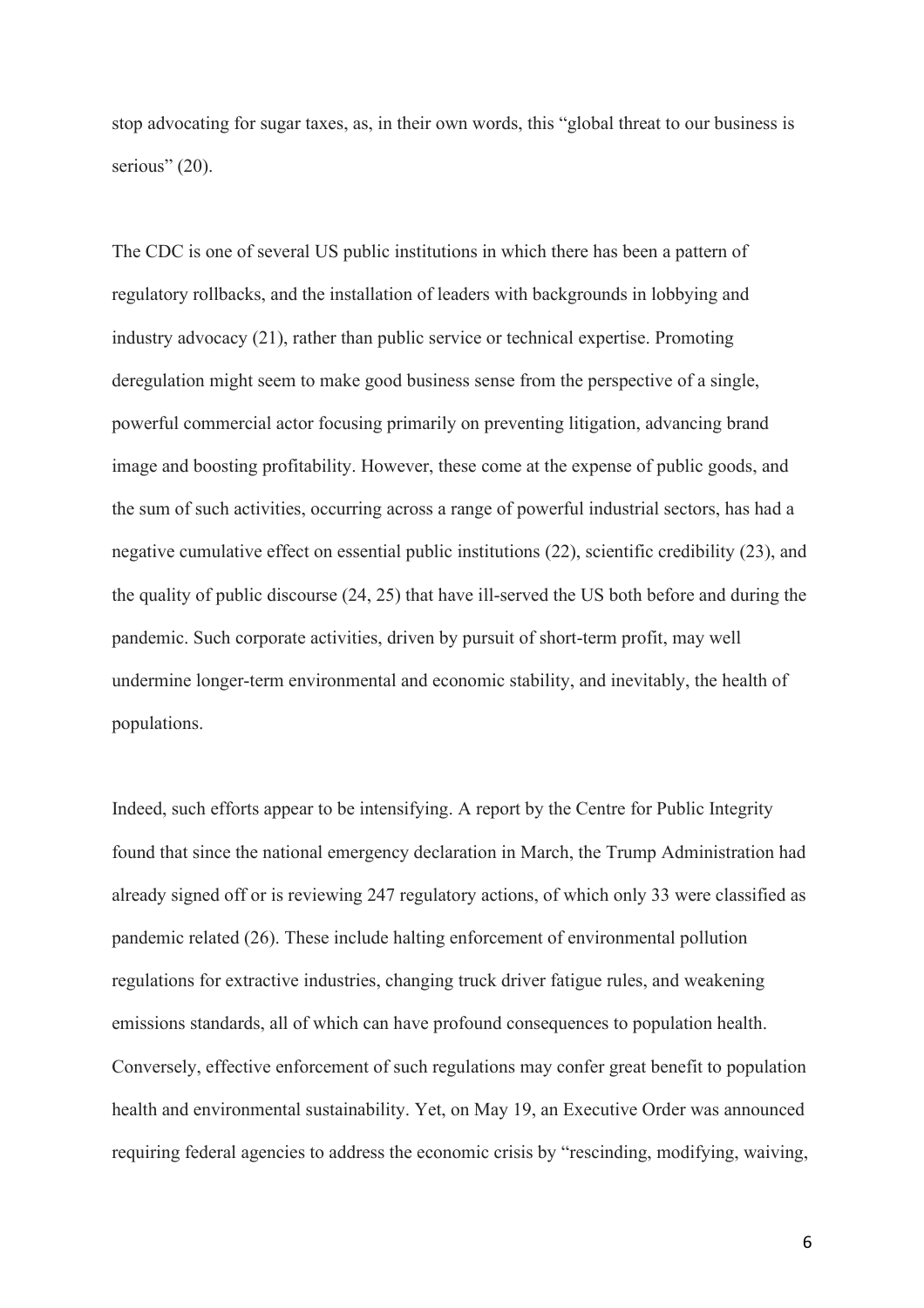or providing exemptions from regulations and other requirements that may inhibit economic recovery."

## *Corporate practices and the consequences of economic downturn*

The economic downturn that followed COVID-19 has led to the loss of millions of jobs, disproportionately among Americans of colour. While large commercial operators are an essential source of jobs, they also have an interest in maintaining a steady supply of lower wage workers and often engage in non-market activity to preserve access to such a workforce. Federal social protections in the US in the form of minimum wage, paid leave and assistance with childcare remain, were all significantly less developed compared with peer countries pre-COVID-19. Pre-pandemic, 40% of Americans were already struggling to meet monthly bills (27), and therefore at greater risk of any economic disruption.

For example, while restaurant chains have been praised for innovating during the pandemic by shifting to new patterns of business, the National Restaurant Association had contributed to worker vulnerability to economic downturns, having consistently opposed raising the minimum wage from the current \$7.25, which has remained unchanged since 2009 (28).

Safe return to work, and associated economic security, has also been made harder due to rollbacks to regulations concerning workplace safety that arise from the non-market activities of large commercial actors. In spite of the importance of workplace safety inspections to reduce COVID-19 infection risk, the US Occupational Safety and Health Administration recently recorded the lowest level of occupational safety inspectors in 45 years (29). The recent use of paid advertisements in leading newspapers by meat manufacturers, in an effort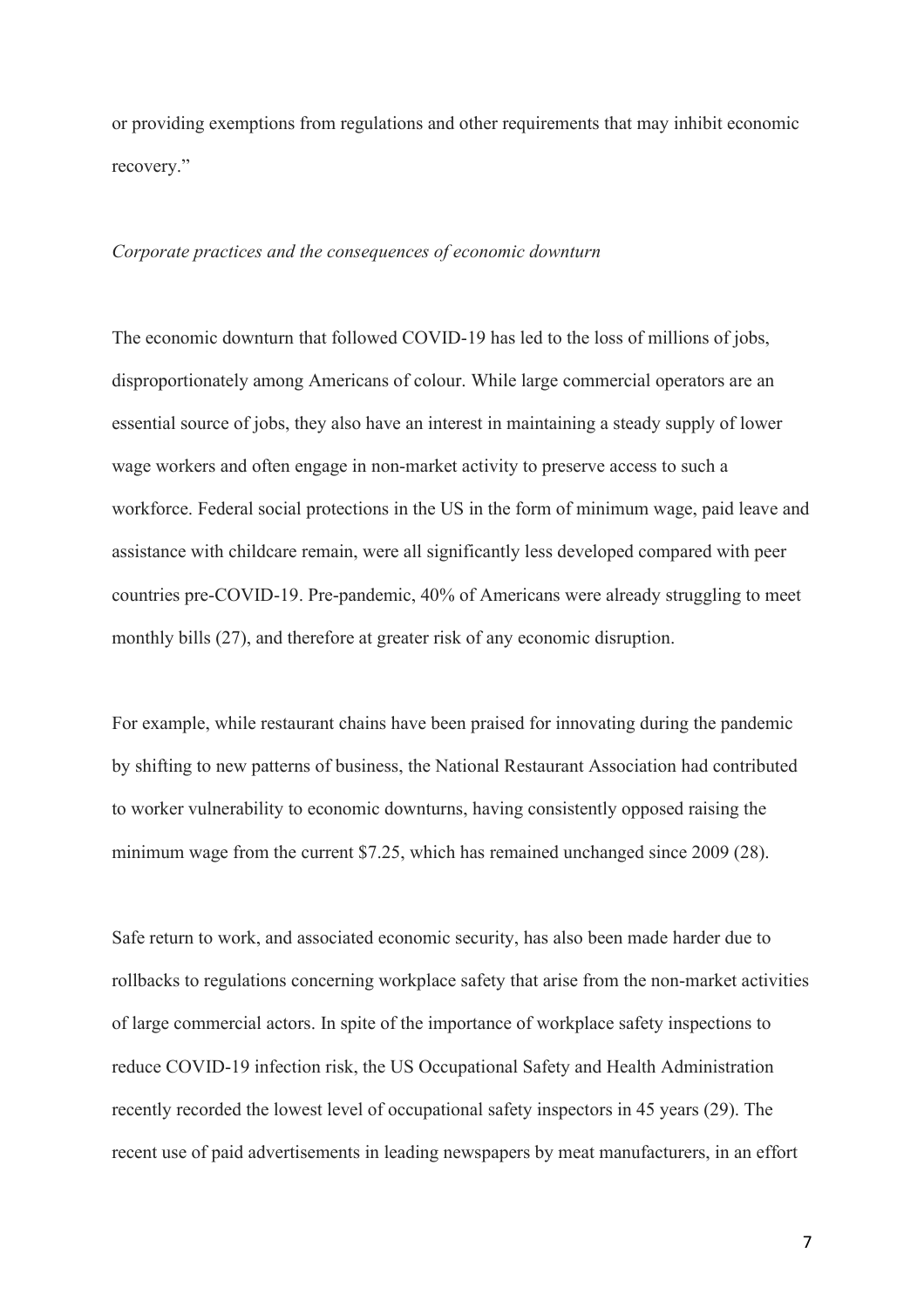to force the re-opening of meat processing plants by overstating the risk to the US food supply, is reminiscent of similar efforts by the fossil fuel industry to manipulate public opinion on the evidence base regarding fossil fuels and global warming (25).

#### *Corporate practices and racial disparities*

In the context of structural racism, we must once again read the endorsement of Black Lives Matter by prominent brands through the lens of the contributions of commercial forces to exacerbating racial inequity in the longer-term.

Considering the distribution of assets, the US is characterised by significant, persistent racial disparities in household wealth (see Figure 1), in which median black and latinx households own 2 and 4 percent, respectively, of the assets of a median white family (30).

Figure 1: Change in median wealth by race/ethnicity in 1983 vs 2016 (adjusted to 2018 dollars)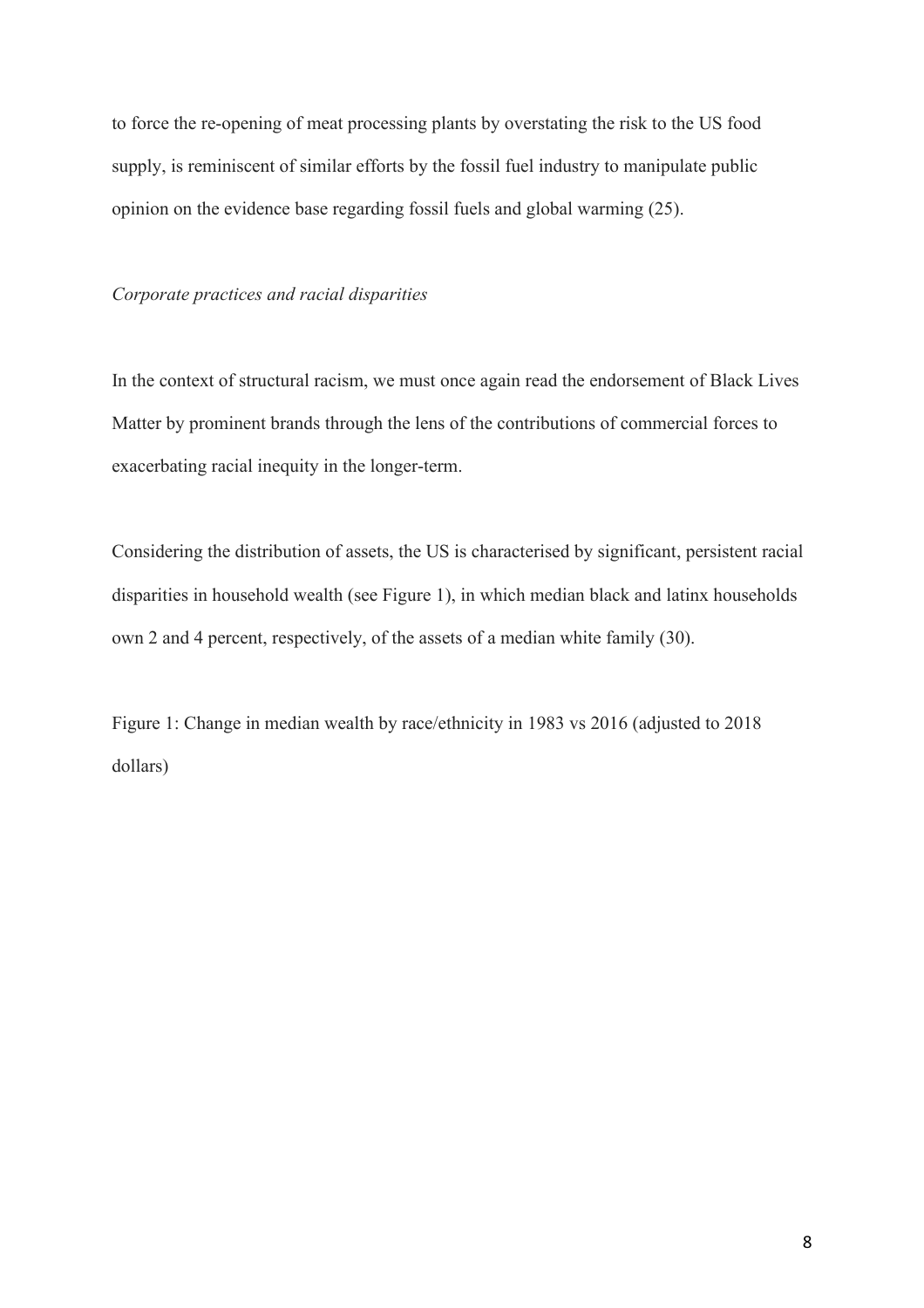

## Change in median wealth by race/ethnicity (1983 vs 2016)

Footnote: Adapted from (30)

A prominent way in which the private sector has exacerbated these disparities is through "predatory inclusion", defined as a process by which a marginalized group is provided access to previously unavailable goods, services or opportunities, but under conditions that jeopardise the benefits associated with such access (31). By way of example, predatory loans, particularly in the context of the subprime mortgage industry, have disproportionately disadvantaged Americans of colour, preventing home ownership from serving as a means of wealth accumulation (31). Prominent U.S. banks, currently at the forefront of facilitating small business loans as part of the COVID-19 relief package, and having pledged large amounts of funds toward ending racial inequity, had previously agreed settlements worth hundreds of millions of dollars with the Justice Department for their role in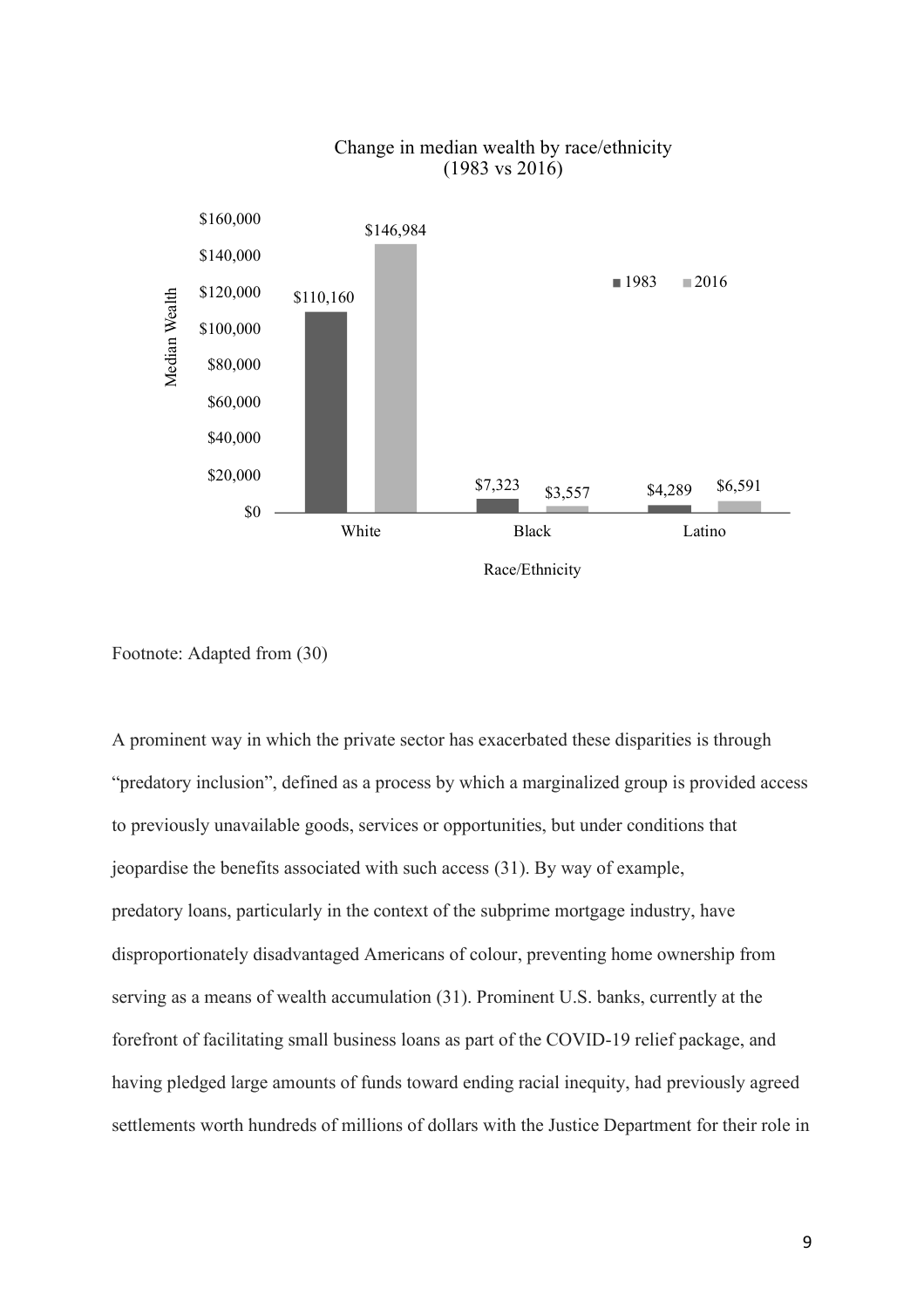subprime mortgage deals, loan overcharging, and other breaches that disproportionately affected Americans of color (32).

Predatory practices have also exacerbated racial disparities in health. Cigarette brands such as Kool and Salem were developed specifically to target African American segments of the market, and African Americans continue to be disproportionately targeted by tobacco retail marketing compared to other racial groups (33), even as British American Tobacco attempted to gain positive press by linking itself to the development of a COVID-19 vaccine. Similar disproportionate exposure to marketing has been reported for African American children in the context of targeted junk food advertising on TV (34, 35). The infant formula industry has previously targeted African American women (36), a group that, like other minority groups such as Hispanic and Asian women, use infant formula at disproportionally higher rates (37). The health and equity impacts of low rates of breastfeeding are well established, yet the current US administration refuses to sign the WHO breast feeding resolution, a stance more favourable to industry, as opposed to health, interests (38).

### *A way forward*

It seems clear then, that corporate activity has indeed contributed to both the crises we currently find ourselves in, and the inequitable distribution of resultant harms. With that in mind, how do we chart a way forward? We propose three areas of focus, reflecting on the crises and the incentive structures we face.

First, our efforts to build a healthier and stronger US must be directed at the upstream drivers of inequity from both government policy, and the private sector. This will require an honest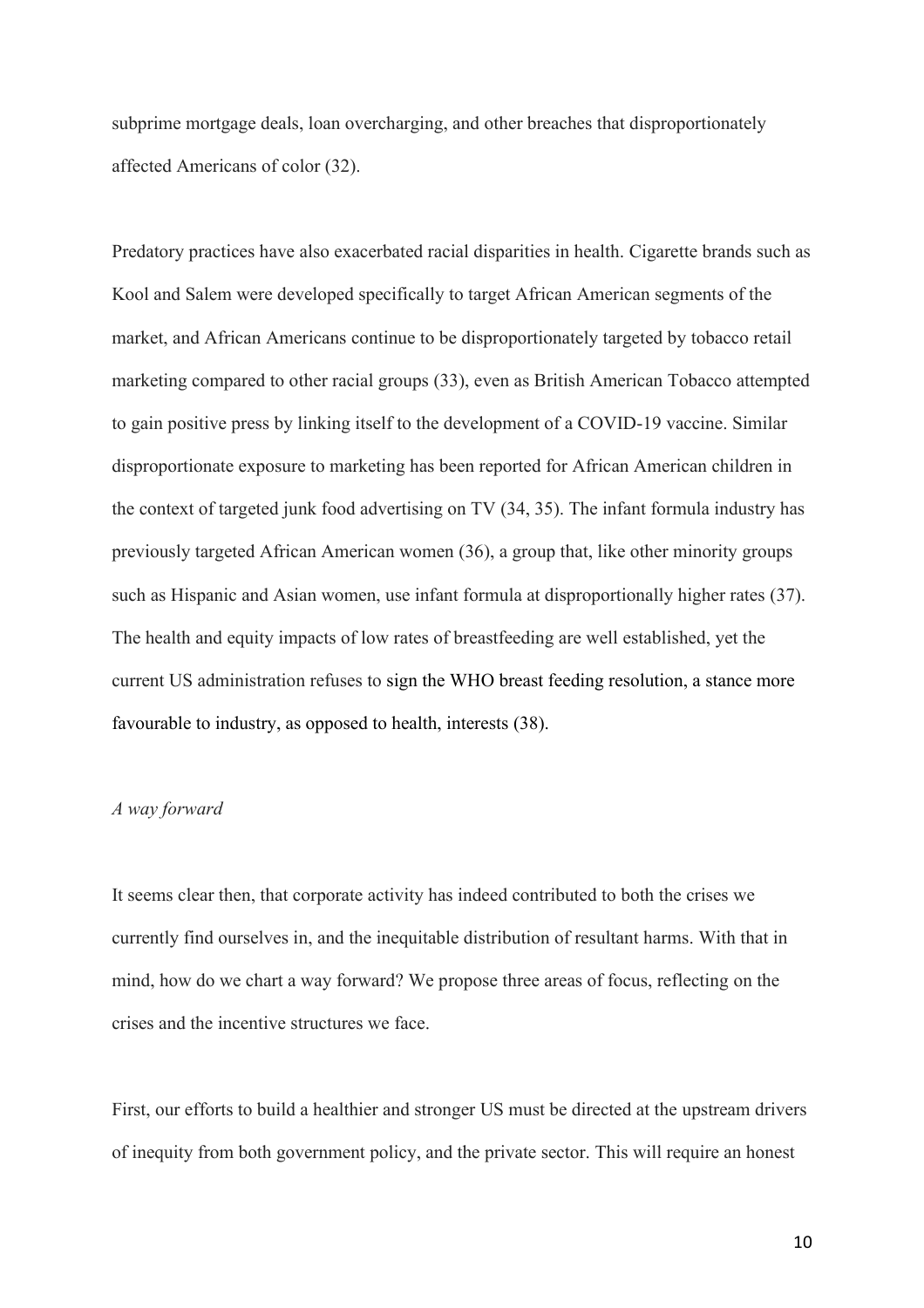re-examination of the consequences of "upstream" decisions, such as worker safety and rights, environmental protections, campaign finance reform, taxation, or marketing regulations, on health equity. In doing so, we must build awareness of the implications these decisions have for peoples lived experience and their health. This will require coordinated efforts by civil society, both to ensure that meaningful changes are not stymied by undemocratic pressure, and to bear witness to the often hidden ways in which commercial influence affects health.

Second, there must be a renewed focus on developing sound processes of public-sector decision-making and governance. As we move forward, to what extent will our political decisions be driven by improving health, as opposed to the influence of specific commercial interests? How can all decisions incorporate health as a fundamental driver of resilience to COVID-19 and as a foundation for prosperity? Are there ways to ensure that private sector influence in such decisions is constrained to those areas in which conflicts of interest don't arise?

There is a growing recognition of the power imbalances and risks of industry influence when a multi-stakeholder approach to policy-making is used. While a particular industry may be consulted in some contexts, the commercial interests they hold in certain health-focused policies *not* being implemented may preclude their involvement (39). In matters of regulation and public health, commercial organisations have no particular competence but can have major conflicts of interest when they profit from the conditions which increase public health risk. For these reasons the activities of those who create and drive harmful consumption practices and norms, and their ability to manipulate science, regulatory policy and the public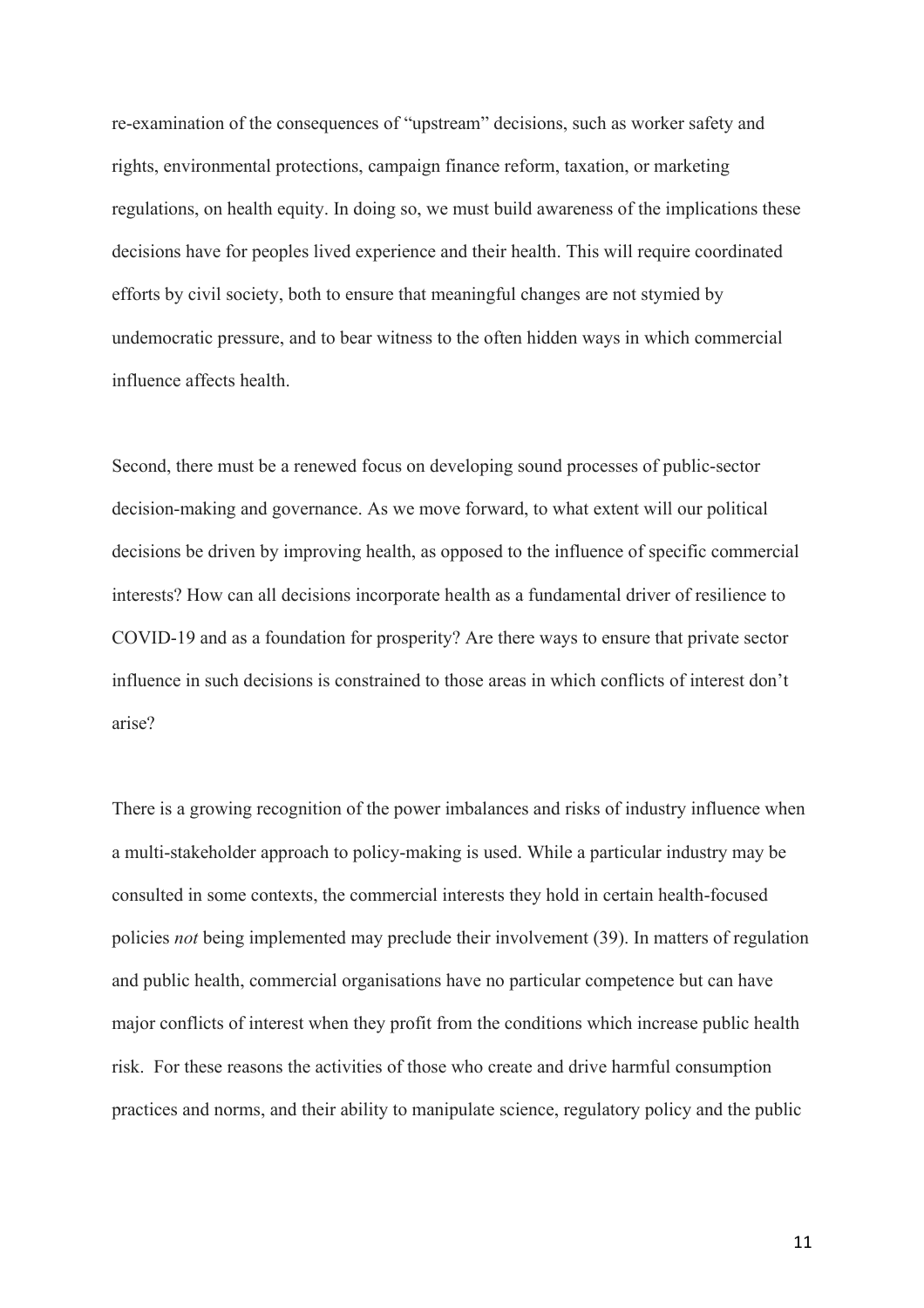conversation have to be denormalised, if any effort to build a healthier post-COVID world is to be realised.

Third, there is a role for civil society in general and academia in particular to find constructive ways to hold policy-makers and the commercial sector to account through greater accountability, monitoring and evaluation. Such evaluation should bring a sharper lens both to the distal consequences of regulatory changes and commercial lobbying, and the extent to which corporate social responsibility activities impact on population health and wellbeing. In an era of misinformation and confusion, it is more important than ever that societies plan the future clear-minded of their challenges and priorities and the causes that underly them. This perhaps, is where academia is best placed to respond, since it is the duty of science to bear witness to the forces that shape our world, the natural, and the man-made, in the interest of the public good.

In the wake of Covid-19, does the US need a Marshall Plan for health that focuses on marginalised communities, investment in public goods such as education, physical infrastructures and environmental protection? For such a plan to succeed where others have failed, we argue it must examine the upstream factors that led us here, strengthen and protect the democratic processes in which we make decisions, based on a sound understanding of those factors, and provide the tools with which to honestly and transparently interrogate future partnerships and progress.

### **Funding information:**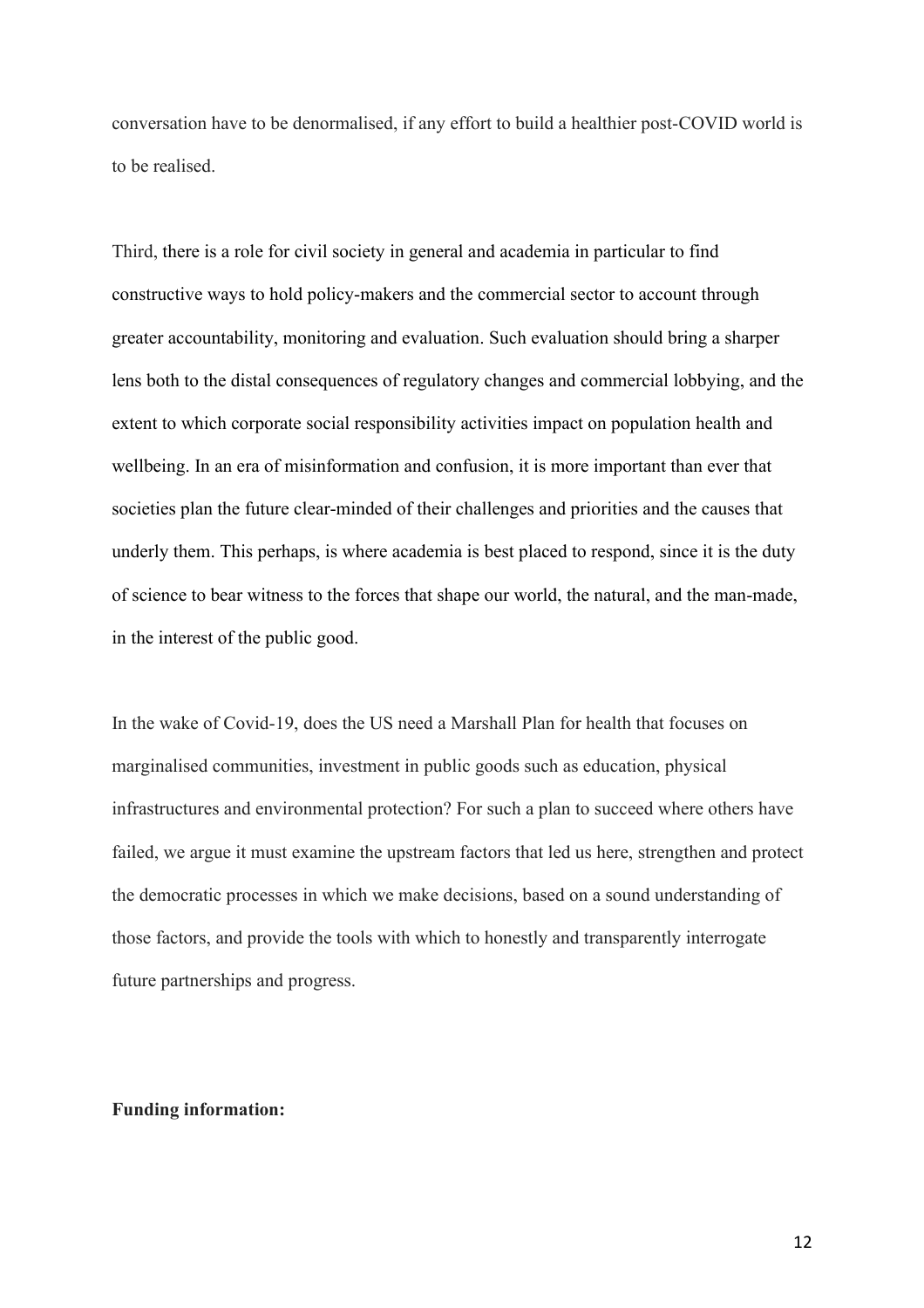NM is funded by a Harkness Fellowship from the Commonwealth Fund. MvS is funded by a U.K. National Institute of Health Research doctoral fellowship. M.P. and N.M. are members of the SPECTRUM Consortium, which is funded by the UK Prevention Research Partnership, an initiative funded by UK Research and Innovation Councils, the Department of Health and Social Care (England) and the UK devolved administrations, and leading health research charities. The views presented here are those of the authors and should not be attributed to the above funding organisations, their directors, officers or staff.

### **Disclosures: The authors declare no relevant conflicts of interest.**

### **References**

1. Johns Hopkins Coronavirus Resource Centre. Coronavirus COVID-19 Global Cases by the Center for Systems Science and Engineering 2020 [Available from: [https://coronavirus.jhu.edu/map.html.](https://coronavirus.jhu.edu/map.html)

2. U.S. Department of Labor. Unemployment Insurance Weekly Claims, June 25, 2020. Washington D.C.,: U.S. Department of Labor; 2020.

3. Edmondson C. Senate Democrats Plan to Block G.O.P. Police Bill, Stalling Overhaul. New York Times,. 2020 23/6/2020.

4. Galea S, Abdalla SM. COVID-19 Pandemic, Unemployment, and Civil Unrest: Underlying Deep Racial and Socioeconomic Divides. JAMA. 2020.

5. Schrieberg F. Coronavirus: Diageo Pledges 8 Million Bottles Of Sanitizer For Health Workers. Forbes. 2020.

6. HHS Extends COVID-19 Testing Public-Private Partnership [press release]. 06/30/2020 2020.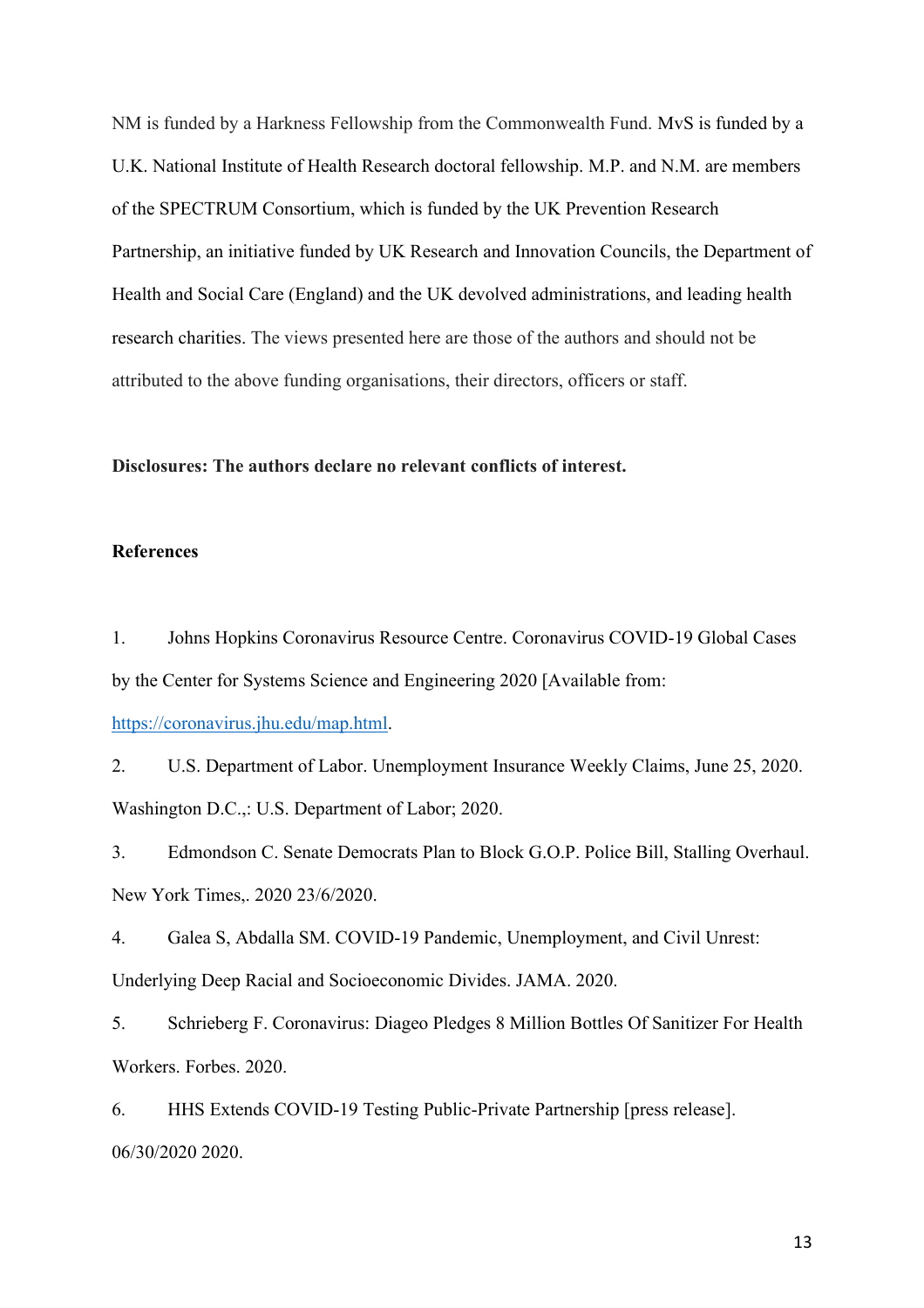7. Elias J. Google is making a coronavirus information site to help find testing as more kits beome available. CNBC. 2020 3/13/2020.

8. World Health Organisation. DRAFT landscape of COVID-19 candidate vaccines – 14 July 2020. Geneva,: World Health Organisation, ; 2020 7/14/2020.

9. Folegatti PM, Ewer KJ, Aley PK, Angus B, Becker S, Belij-Rammerstorfer S, et al. Safety and immunogenicity of the ChAdOx1 nCoV-19 vaccine against SARS-CoV-2: a preliminary report of a phase 1/2, single-blind, randomised controlled trial. The Lancet.

10. Mills Rodrigo C. Remote working takes off for Twitter, Facebook, tech companies. The Hill. 2020 05/24/2020.

11. Hsu T. Corporate Voices Get Behind 'Black Lives Matter' Cause. New York Times,. 2020 5/31/2020.

12. Jan T, McGregor, J., Merle, R., Tiku, N.,. As big corporations say 'black lives matter,' their track records raise skepticism. Washington Post,. 2020 06/13/2020.

13. Maani N, McKee M, Petticrew M, Galea S. Corporate practices and the health of populations: a research and translational agenda. The Lancet Public Health. 2020;5(2):e80 e1.

14. National Research C, Institute of M. The National Academies Collection: Reports funded by National Institutes of Health. In: Woolf SH, Aron L, editors. US Health in International Perspective: Shorter Lives, Poorer Health. Washington (DC): National Academies Press (US)

National Academy of Sciences.; 2013.

15. Tikkanen R, Abrams, Melinda.,. U.S. Health Care from a Global Perspective, 2019: Higher Spending, Worse Outcomes? : Commonwealth Fund; 2020 [Available from: [https://www.commonwealthfund.org/publications/issue-briefs/2020/jan/us-health-care](https://www.commonwealthfund.org/publications/issue-briefs/2020/jan/us-health-care-global-perspective-2019)[global-perspective-2019.](https://www.commonwealthfund.org/publications/issue-briefs/2020/jan/us-health-care-global-perspective-2019)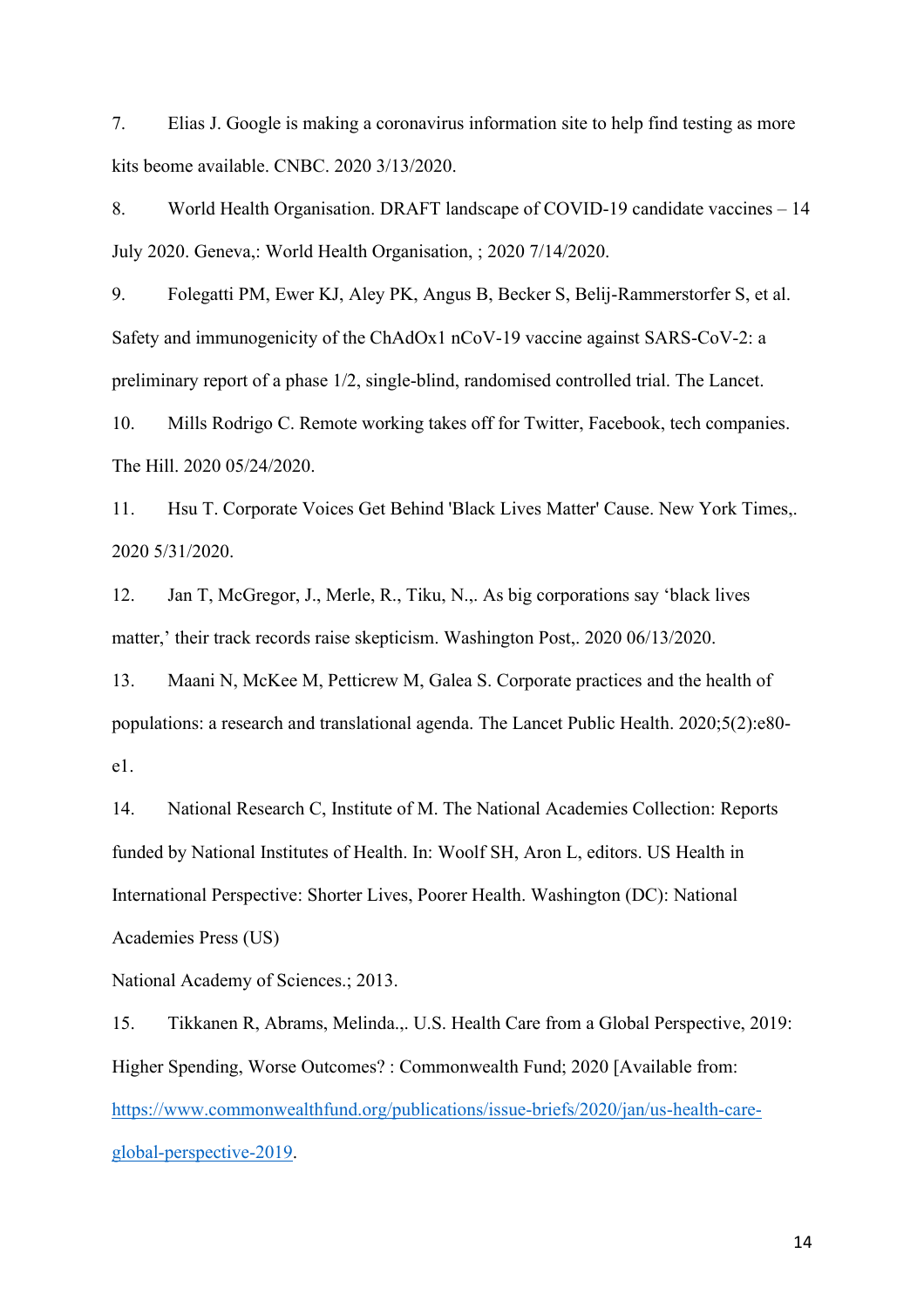16. Maani N, Galea S. COVID-19 and Underinvestment in the Health of the US Population. Milbank Q. 2020.

17. Teng AM, Jones AC, Mizdrak A, Signal L, Genç M, Wilson N. Impact of sugarsweetened beverage taxes on purchases and dietary intake: Systematic review and metaanalysis. Obesity Reviews. 2019;20(9):1187-204.

18. Sheila Kaplan. New C.D.C. Chief Saw Coca-Cola as Ally in Obesity Fight. The New York Times. 2017 22 July 2017.

19. Goldschmidt DT, B. CDC Director Brenda Fitzgerald resigns: CNN; 2018 [Available from: [https://edition.cnn.com/2018/01/31/health/cdc-director-fitzgerald-resigns](https://edition.cnn.com/2018/01/31/health/cdc-director-fitzgerald-resigns-bn/index.html)[bn/index.html.](https://edition.cnn.com/2018/01/31/health/cdc-director-fitzgerald-resigns-bn/index.html)

20. Maani Hessari N, Ruskin G, Mc KM, Stuckler D. Public Meets Private: Conversations Between Coca-Cola and the CDC. Milbank Q. 2019;97(1):74-90.

21. Davenport C, Lipton, E.,. Trump Picks Scott Pruitt, Climate Change Denialist, to Lead E.P.A. New York Times. 2016 12/7/2016.

22. Maani N, Galea S. COVID-19 and Underinvestment in the Public Health Infrastructure of the United States. Milbank Q. 2020.

23. Michaels D. Doubt is Their Product: How Industry's Assault on Science Threatens Your Health. Oxford: Oxford University Press; 2008.

24. Rainie L, Keeter, S., Perrin, A.,. Trust and Distrust in America. Pew Research Center; 2019 07/22/2019.

25. Supran GO, N. Assessing ExxonMobil's climate change communications (1977–

2014). Environmental Research Letters. 2017;12(8).

26. Whyte LE. Trump's favourite weapon in the coronavirus fight: deregulation. Centre for Public Integrity; 2020.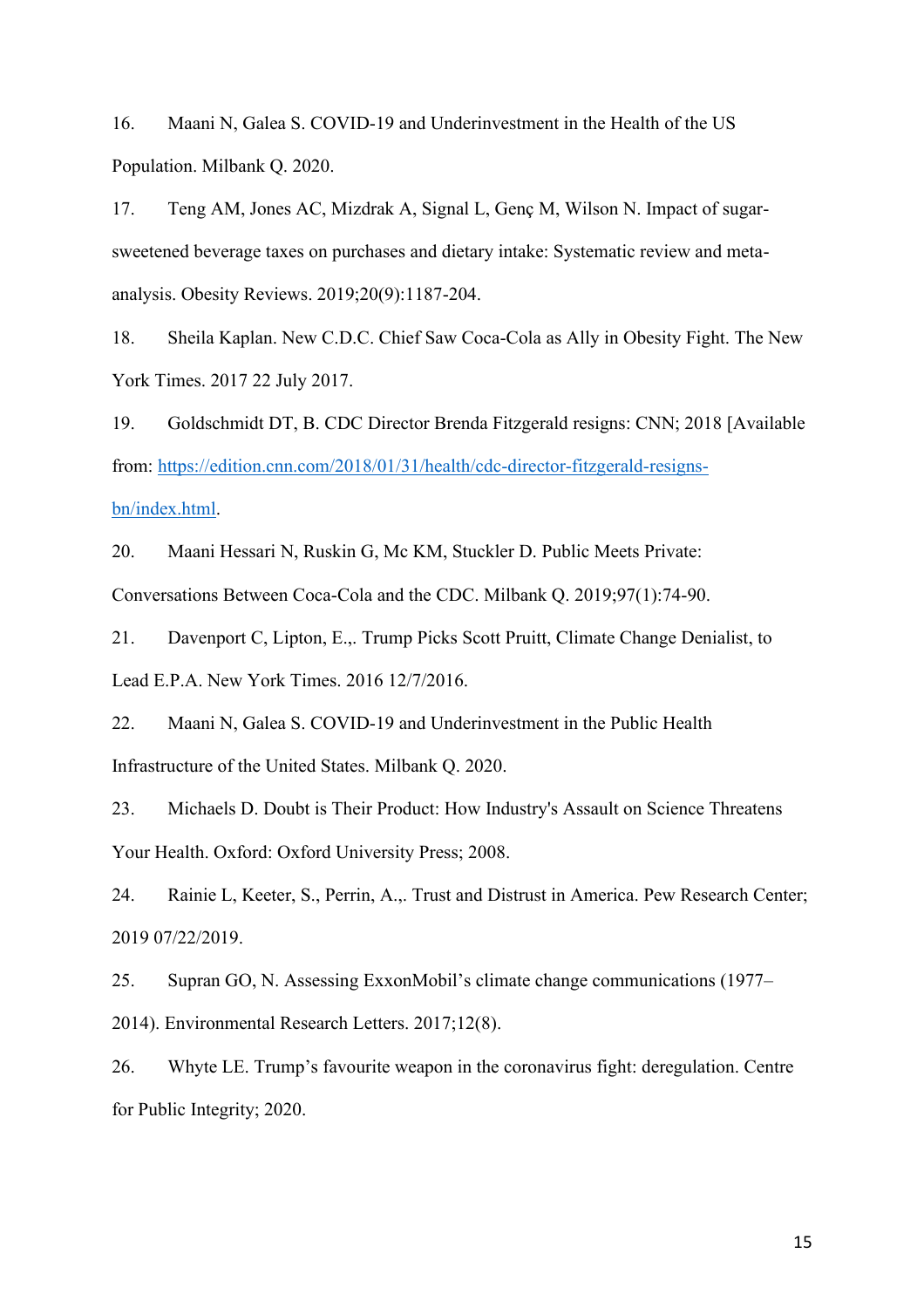27. U.S. Federal Reserve. Report on the Economic Well-Being of U.S. Households in 2018 - May 2019 2019.

28. U.S. Department of Labor. Minimum wage 2020 [Available from: [https://www.dol.gov/general/topic/wages/minimumwage.](https://www.dol.gov/general/topic/wages/minimumwage)

29. Eidelson J. OSHA Inspectors are Key to Re-Openining. Their Ranks Are at a 45-Year Low Bloomberg. 2020 4/28/2020.

30. Collins C, Asante-Muhammed, D., Hoxie, J., Terry, S.,. Dreams Deferred. Institute for Policy Studies; 2019.

31. Seamster L, Charron-Chénier R. Predatory Inclusion and Education Debt: Rethinking the Racial Wealth Gap. Social Currents. 2017;4(3):199-207.

32. Justice Department Reaches \$335 Million Settlement to Resolve Allegations of Lending Discrimination by Countrywide Financial Corporation [press release]. Department of Justice, 12/21/2011 2011.

33. Ribisl KM, D'Angelo H, Feld AL, Schleicher NC, Golden SD, Luke DA, et al. Disparities in tobacco marketing and product availability at the point of sale: Results of a national study. Prev Med. 2017;105:381-8.

34. Fleming-Milici F, Harris JL. Television food advertising viewed by preschoolers, children and adolescents: contributors to differences in exposure for black and white youth in the United States. Pediatr Obes. 2018;13(2):103-10.

35. Powell LM, Szczypka G, Chaloupka FJ. Trends in exposure to television food advertisements among children and adolescents in the United States. Arch Pediatr Adolesc Med. 2010;164(9):794-802.

36. Freeman A. U.S support of formula over breastfeeding is a race issue. The Conversation. 2018 7/23/2018.